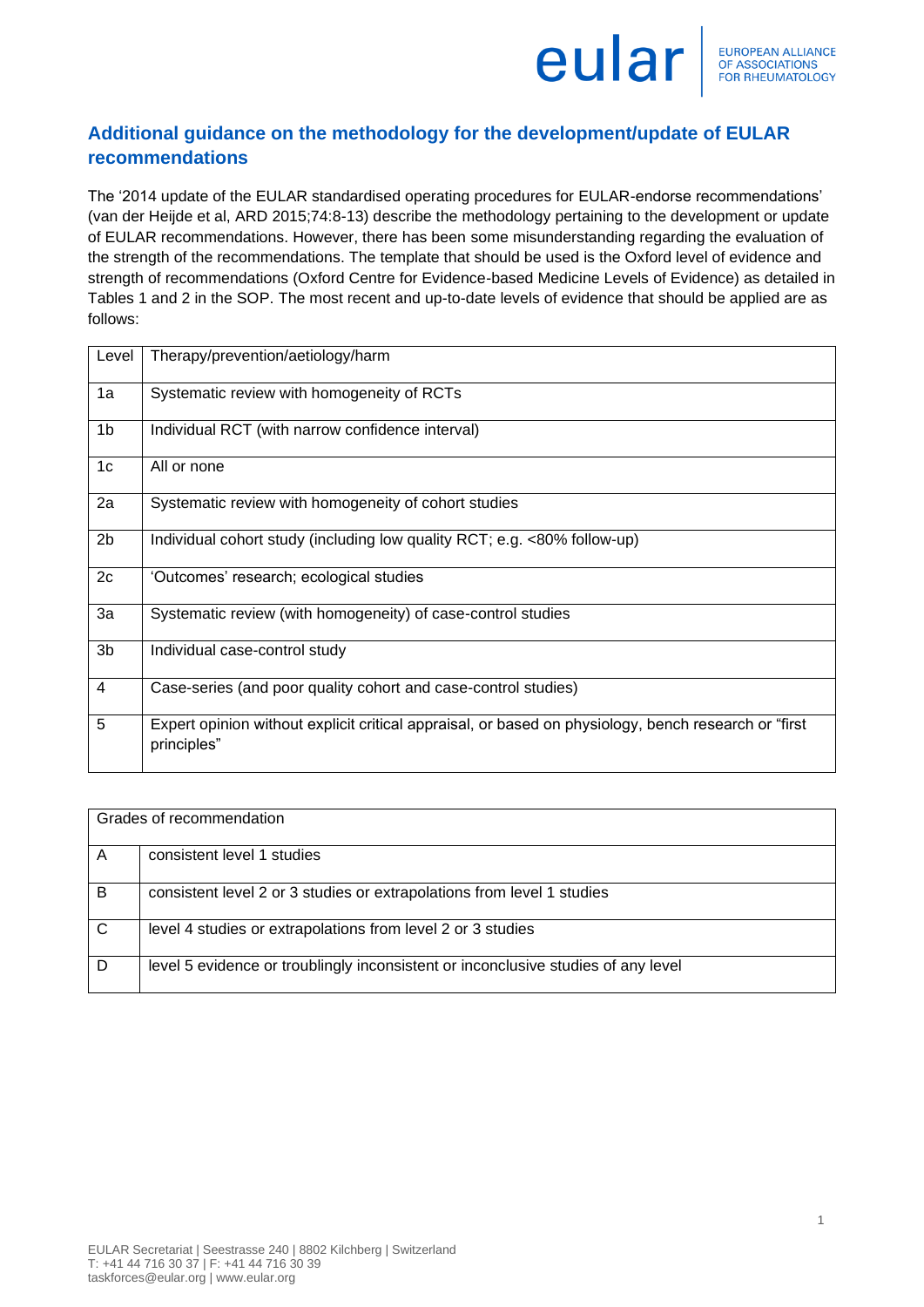

In the SOP is mentioned that the GRADE-system should be used for guidance. The aim of this statement is to take the quality of research into account, not the GRADE system itself. Assessment of risk of bias is an important aspect of grading. When the risk of bias is judged as 'high', the contribution of the study to the overall level of evidence should be downgraded. This is also in agreement with the recommendations by the OCEBM: '*Level may be graded down on the basis of study quality, imprecision, indirectness (study PICO does not match questions PICO), because of inconsistency between studies, or because the absolute effect size is very small; Level may be graded up if there is a large or very large effect size*'. This will be taken into account when formulating the recommendations and applying the level of evidence and strength of recommendation. Another difference between the SLRs used by EULAR and by GRADE is that EULAR applies a more general SLR, including for instance 'all DMARDs' vs. 'all comparators' rather than a separate SLR for each formulated (detailed) sub-question. GRADE should not be applied in the formulation of the recommendations. In addition, EULAR is not using the terms 'strong' or 'conditional' recommendation, but rather provides general recommendations. However, the various parts of a recommendation can be supported by different levels of evidence.

Example from the RA recommendations:

If the treatment target is not achieved with the first csDMARD strategy, when poor prognostic factors are present, addition of a bDMARD\* or a tsDMARD\*should be considered; current practice would be to start a bDMARD§

\*level of evidence 1a, strength of recommendation A; § level of evidence 5, strength of recommendation D

For further guidance review recent the following recommendation papers with the accompanying SLRs:

RA management recommendations

Smolen JS, Landewé R, Bijlsma J, Burmester G, Chatzidionysiou K, Dougados M, Nam J, Ramiro S, Voshaar M, van Vollenhoven R, Aletaha D, Aringer M, Boers M, Buckley CD, Buttgereit F, Bykerk V, Cardiel M, Combe B, Cutolo M, van Eijk-Hustings Y, Emery P, Finckh A, Gabay C, Gomez-Reino J, Gossec L, Gottenberg J-E, Hazes JMW, Huizinga T, Jani M, Karateev D, Kouloumas M, Kvien TK, Li Z, Mariette X, McInnes I, Mysler E, Nash P, Pavelka K, Poór G, Richez C, van Riel P, Rubbert-Roth A, Saag K, da Silva J, Stamm T, Takeuchi T, Westhovens R, de Wit M, van der Heijde D. EULAR recommendations for the management of rheumatoid arthritis with synthetic and biological disease-modifying antirheumatic drugs: 2016 update.

Ann Rheum Dis 2017;76:960-77

Nam JL, Takase-Minegishi K, Ramiro S, Chatzidionysiou K, Smolen JS, van der Heijde D, Bijlsma JW, Burmester GR, Dougados M, Scholte-Voshaar M, van Vollenhoven R, Landewé R. Efficacy of biological disease-modifying antirheumatic drugs: a systematic literature review informing the 2016 update of the EULAR recommendations for the management of rheumatoid arthritis. Ann Rheum Dis 2017;76:1113-36

Ramiro S, Sepriano A, Chatzidionysiou K, Nam JL, Smolen JS, van der Heijde D, Dougados M, van Vollenhoven R, Bijlsma JW, Burmester GR, Scholte-Voshaar M, Falzon L, Landewé RBM. Safety of synthetic and biological DMARDs: a systematic literature review informing the 2016 update of the EULAR recommendations for management of rheumatoid arthritis.

Ann Rheum Dis 2017;76:1101-36